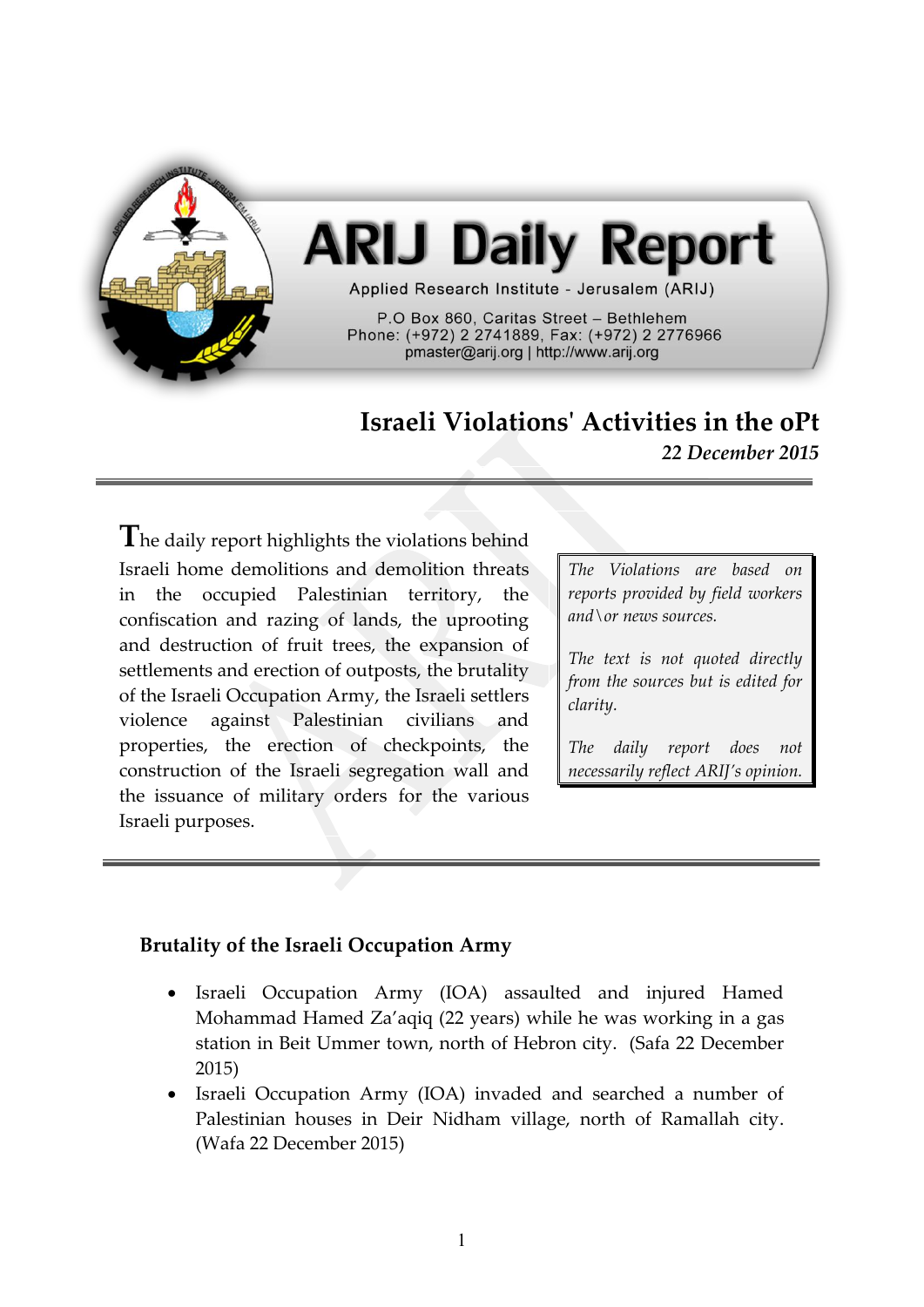- A Palestinian woman was injured after the Israeli Occupation Army (IOA) opened fire at her while she was working in her land near the border fence, east of Khaza'a town, east of Khan Younis city, south of Gaza strip. (Wafa 22 December 2015)
- Israeli Occupation Army (IOA) stationed at Beit Hanoun terminal, north of Gaza strip, opened fire at Palestinian farmers while they were working in their land near the terminal. (Al-Quds 22 December 2015)
- Israeli Occupation Army (IOA) invaded and searched dozens of Palestinian houses in Salem village, east of Nablus city. (Wafa 22 December 2015)
- Israeli Occupation Army (IOA) raided and searched tens of Palestinians commercial structures in Nablus city. (Waf 22 December 2015)
- Israeli Occupation Army (IOA) confiscated a Palestinian residential structure in Aqbet As-Saraya neighborhood in the old city of Jerusalem, under the claim that the targeted store owned by the Israeli settlers. The targeted structure is owned by Hussen Al Qaisi. The IOA stormed the structure and forced the owner to evacuate it. (SilwanIC & Wafa 22 December 2015)
- Clashes erupted between Palestinians and the Israeli Occupation Army (IOA) in Al Issawiya town in Jerusalem city, after the IOA invaded and searched a number of commercial structures. (Raya 22 December 2015)
- Israeli Occupation Army (IOA) stormed a number of Palestinian houses in several areas in Halhul town, north of Hebron city. Clashes erupted between Palestinians and the IOA, where the IOA fire teargas grenades and rubber bullets, causing dozens of suffocation cases. (Wafa 22 December 2015)

### **Israeli Arrests**

- Israeli Occupation Army (IOA) summoned Shaher Ar-Rimawi (31 years) to interview the Israeli Intelligence Police after storming his house in Beit Rima village in Ramallah governorate. (Wafa 22 December 2015)
- Israeli Occupation Army (IOA) arrested Hisham Khalid Al Atrash (27 years) from Al Walaja village in Bethlehem governorate, while he was interviewing the Israeli Intelligence Police in Gush Etzion settlement bloc. (Wafa 22 December 2015)
- Israeli Occupation Army (IOA) arrested Ra'fat Mohammad Manasrah (28 years) from Wadi Dukin village, west of Bethlehem city, while he was in Jerusalem city. (Wafa 22 December 2015)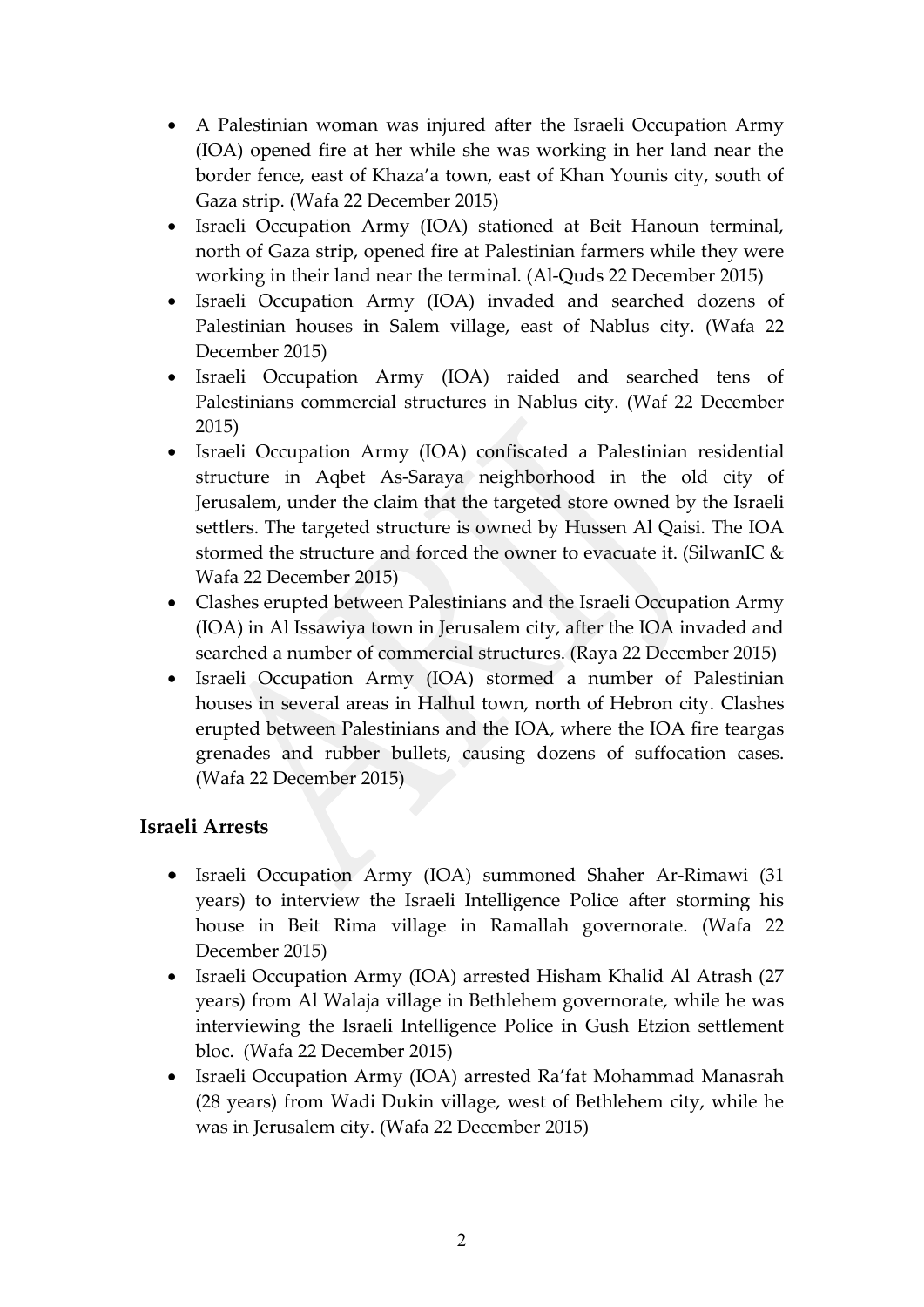- Israeli Occupation Army (IOA) arrested Ahmed Zaghoul after raiding his house in Zeita village, north of Tulkarm city. (Wafa 22 December 2015)
- Israeli Occupation Army (IOA) arrested Sulaimn Ahmed Ad-Dibes (24 years) from Nour Ash-Shams refugee camp, east of Tulkarm city. (Wafa 22 December 2015)
- Israeli Occupation Army (IOA) arrested Hamza Adib Khalaf after storming his house in Kafr 'Abbush village in Tulkarm governorate. (Wafa 22 December 2015)
- Israeli Occupation Army (IOA) arrested Sadiq Odeh after raiding his house in Seida village, northeast of Tulkarm city. (Wafa 22 December 2015)
- Israeli Occupation Army (IOA) arrested Ameer Abdalla Ahmed Sarhan (20 years) after storming his family house in Tulkarm refugee camp, north of Tulkarm city. (Wafa 22 December 2015)
- Israeli Occupation Army (IOA)arrested Ahmed Ameer Nasser afer storming and searching his house in Madama village, south of Nablus city. (Wafa 22 December 2015)
- Israeli Occupation Army (IOA) arrested a 15 years old Palestinian girl from Shufat town, north of Jerusalem city, while he was in the old city of Jerusalem. (Al-Quds 22 December 2015)
- Israeli Occupation Army (IOA) arrested a Palestinian woman after stopping her at an Israeli checkpoint erected near the Ibrahim mosque in Hebron city. (Al-Quds & RB2000 22 December 2015)
- Israeli Occupation Army (IOA) arrested Mohammad Imad Al Bou (15 years) and his brother Ayham (14 years) after storming their family house in Halhul town, north of Hebron city. (Maannews 22 December 2015)
- Israeli Occupation Army (IOA) arrested Nather Mohammad Kamel Nasser (22 years) after storming his family house in Hebron city. (Maannews 22 December 2015)
- Israeli Occupation Army (IOA) arrested Yasar Azzat Maslamani (27 years) after storming his house in Tubas city. (Maannews 22 December 2015)
- Israeli Occupation Army (IOA) arrested three Palestinians from Za'tara village, east of Bethlehem city. The arrestees were identified as: Abed Ar-Rahman Hassan Danoun, Abed Al Aziz Kale Abu 'Amriya and Jehad Mahmoud Abu Ramees. The IOA transferred the arrestees to unknown location. (Maannews 22 December 2015)
- Israeli Occupation Navy arrested 14 Palestinian fishermen while they were sailing at As-Sudaniya and Al Waha shores, northwest of Gaza strip. Ten of the arrestees were identified as: 'Atouf Bakir, Muheb Atef Bakir, Mohammad 'Ahed Bakir, Mahmoud Zuhair Al Lashouh, Yusri